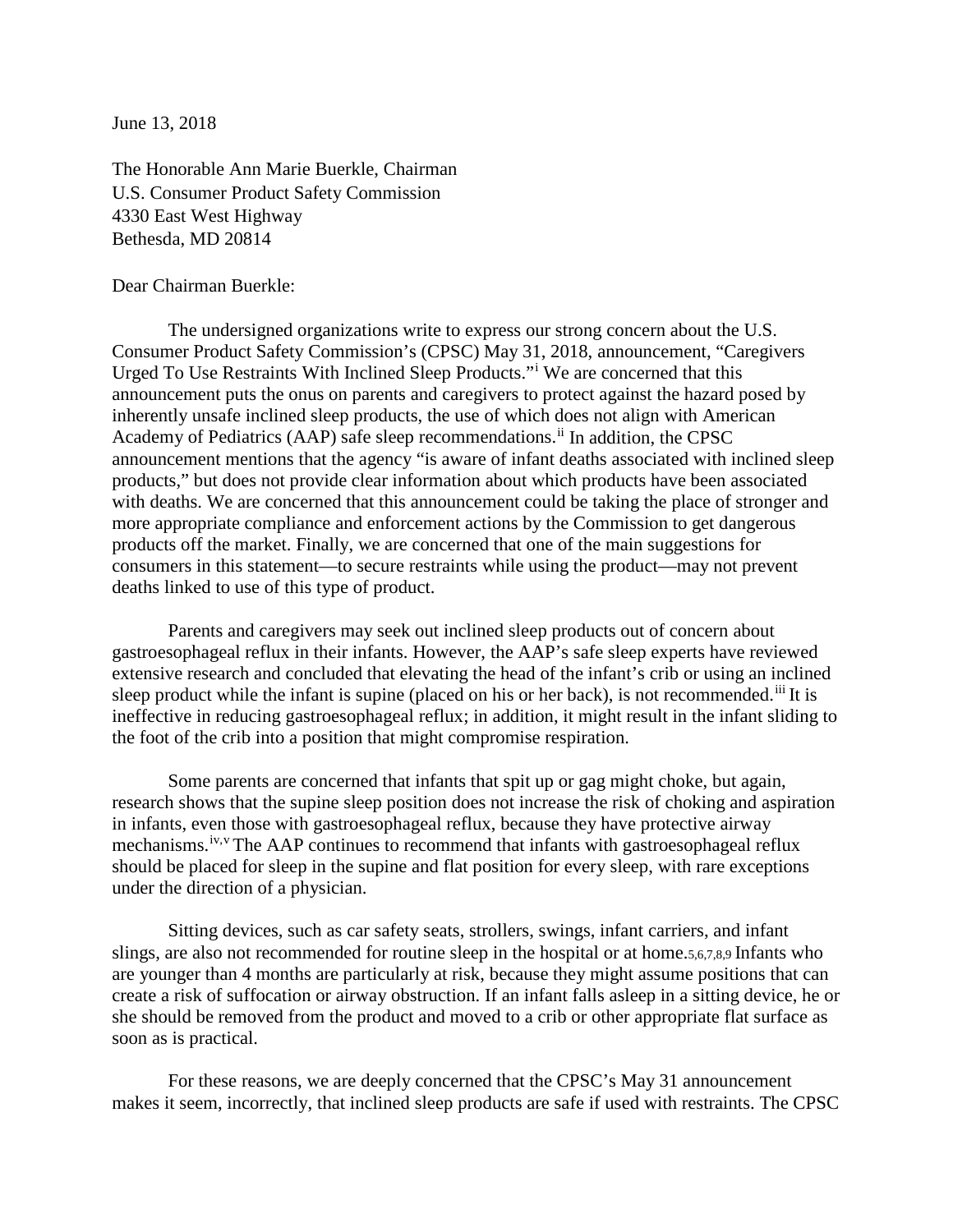fails to provide any data upon which it bases this implicit claim, and we are concerned that this improper portrayal of infant inclined sleep products could result in additional infant deaths and injuries. We ask that the CPSC further clarify the consumer announcement of May 31 by listing the products involved in deaths and using its compliance and enforcement authorities to recall inclined sleep products posing a hazard to infants. The Commission also should follow the recommendation of several of our groups in comments dated June 21, 2017, by implementing a strong mandatory safety standard to ensure these products are as safe as a compliant full-size crib.  $v_i$ ,  $v_i$  if such a standard is not feasible, the Commission should take steps to ensure infant inclined sleep products and infant sleep positioners can no longer be sold.

The CPSC's safe sleep message should be a clear one: a bare crib is best, babies should be placed on their backs for every sleep time, and parents and caregivers should use a sleep product that meets current mandatory standards such as cribs, play yards, and bassinets for very young infants. Using restraints in a sleep product, allowing inclines in sleep products that might allow rolling into unsafe positions, and other hazards present in current inclined sleep products should not be promoted by the CPSC. As the CPSC considers issuing a final rule for infant inclined sleep products, the incident data that presumably led to the May 31 warning should inform the agency's action on the rule. If the current products that are involved in deaths would meet the rule, then it is far too weak, and CPSC and ASTM International should revisit the standard and implement revisions to make it more protective of infant safety.

Sincerely,

Collun a. Kraft

Colleen A. Kraft, MD, FAAP Nancy Cowles President Executive Director American Academy of Pediatrics Kids In Danger

Rachel Wintraub

Rachel Weintraub Don Huber Legislative Director and Director, Product Safety General Counsel Consumer Reports Consumer Federation of America

 $\sim$ 

William Wallace Senior Policy Analyst Consumers Union

Jancy A. Coules

Donald of the